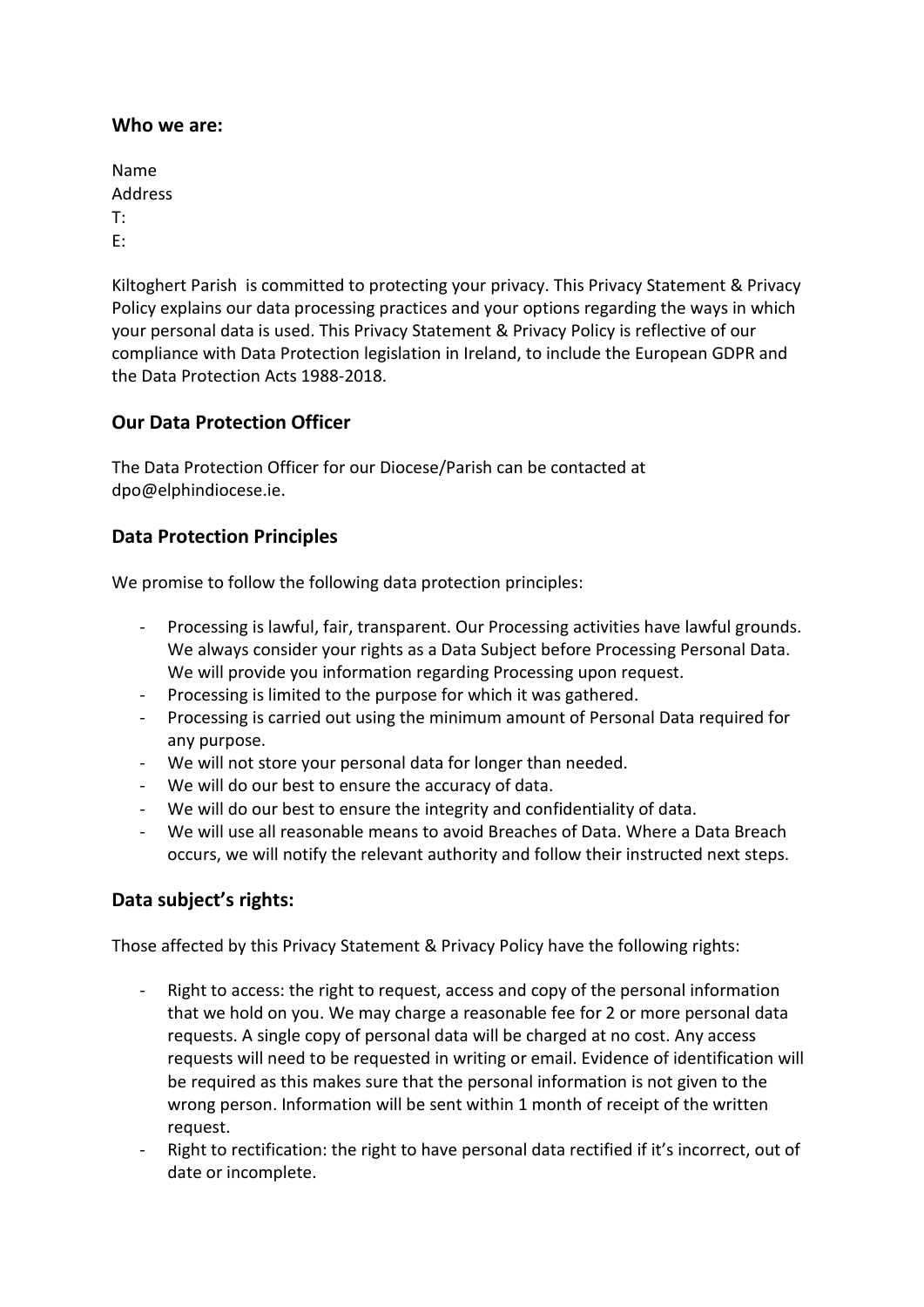- Right to be forgotten: the right to withdraw consent given to process data and the right to request that we delete personal data from our System (subject to compliance with any legal obligations or unless the data is required for any legal claims).
- The right to object how we use the personal data received (e.g. marketing purposes).

### **How we process your Personal Data**

We will only process your Personal Data in line with the services provided on our website. This information may include your name, address, email address, phone number, etc. as provided by you for the provision of a service, e.g.:

• Signing up for a newsletter or event

**\_\_\_\_\_\_\_\_\_\_\_\_\_\_\_\_\_\_\_\_\_\_\_\_\_\_\_\_\_\_\_\_\_\_\_\_\_\_**

- Signing up for volunteer or fundraising activities
- Signing up / making contact in relation to upcoming Pilgrimages
- Contacting us with a query in relation to information posted on our website

Any data processed on our behalf by contracted third party service providers, e.g. for the purpose of enhancing the services we provide to you will be bound by the same privacy standards. We will not disclose Personal Data to any other third parties unless we have consent to do so.

We will disclose Personal Data if it is believed in good faith that we are required to disclose it in order to comply with any applicable law, a summons, a search warrant, a court or regulatory order, or other statutory requirement.

## **You can choose to opt out of receiving information from us at any time by contacting**

#### **Cookies**

"Cookies" are small pieces of information sent by a web server to a web browser, which enables the server to collect information from the browser. The XXXXX website uses cookies to improve navigation and to enable traffic monitoring. Non-registered visitors of the site may be sent anonymous cookies to keep track of their browsing patterns and build up a demographic profile.

Whilst you do not need to allow your browser to accept cookies in order to browse much of our web site or to access many of our services, you must have cookies enabled if you wish to access any areas reserved for registered users. Most browsers allow you to turn off the cookie function. If you want to know how to do this please look at the help menu on your browser. As described above this will restrict the services you can use on our website.